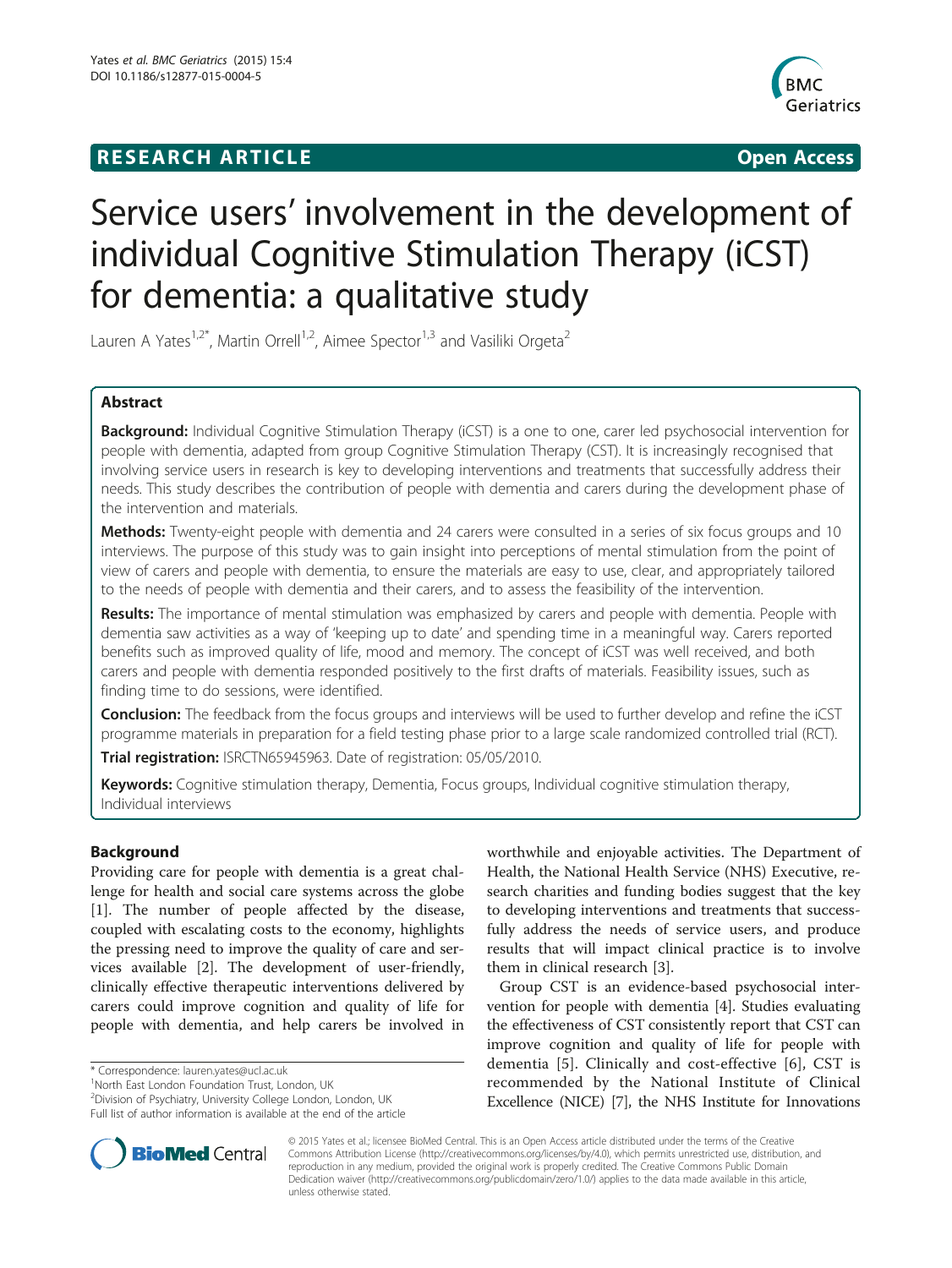<span id="page-1-0"></span>and Improvements [[8](#page-9-0)]. An extended programme of maintenance CST (14 sessions over 7 weeks plus a further 24 weekly sessions), developed and evaluated in a large scale randomized controlled trial, showed improvements in quality of life for people with dementia at 6 month follow up and further cognitive benefits for people on cholinesterase inhibitors [[9](#page-9-0)]. CST groups are being integrated into NHS services nationally, and further research is underway into the implementation of CST and maintenance CST in practice [\[10](#page-9-0)]. However, for those unable to participate in groups due to local service constraints, personal preference, or health or mobility issues, an individualised carer-led version of CST would be beneficial.

The current study is part of a Health Technology Assessment (HTA) funded randomized clinical trial aiming to develop and evaluate iCST for dementia. With guidance from experts in dementia, including service users, healthcare professionals and academics, the CST and maintenance CST programmes were adapted to create a 25 week long structured programme of mentally stimulating activities designed to be delivered at home by family carers. A set of materials including a manual, activity workbook and toolkit were created for the programme.

The principles of the Medical Research Council (MRC) framework [\[11\]](#page-9-0) were applied in the development of the iCST intervention and materials. This study describes the consultations with carers and people with dementia, which were carried out in accordance with Phase 1 (modelling) of the MRC guidelines. The purpose of the modelling phase was to gain insight into perceptions of mental stimulation from the point of view of carers and people with dementia, to ensure the intervention materials were easy to use, clear, and appropriately tailored to the needs of people with dementia and their carers, and to assess the feasibility of the programme.

#### Methods

#### **Design**

Semi-structured interviews and focus groups were selected as complimentary qualitative methods to assess the feasibility of the iCST programme, and the quality of the first draft of the materials produced. People with dementia and carers were consulted separately as well as collaboratively, to ensure both parties could express their opinions and outline their preferences for the programme, which may be disparate according to their role and needs [\[12,13](#page-9-0)]. A discussion guide was developed prior to the focus groups and interviews. The guide included open questions designed to promote discussion around mentally stimulating activities in general terms, and more focused questions that invited specific responses to the iCST materials provided at the sessions (see Table [1\)](#page-2-0). Discussion of practical issues (eg: 'How long should sessions last?') constituted a key part of the

guide produced. The guide was altered slightly for the groups and interviews with people with dementia, as these sessions were intended to be more focused on trying the activities than the practicalities of delivering the programme.

#### Sample

The research team worked in partnership with voluntary sector organizations (Carers of Lewisham, Jewish Care, Crossroads, Dementia UK, Staywell), memory services and a day centre unit in North East London Foundation Trust (NELFT), and a local authority organization (Living Well Resource Centre, Redbridge) to recruit participants. The organizations recruited for focus groups if they were able to provide a venue, and interviews if they did not have the facility to host a group.

The organizations made initial contact with carers and people with dementia who were suitable and interested in the research activities, typically approaching them during support groups, or during memory clinic appointments. The research team then contacted consenting dyads to confirm their eligibility and determine their availability for a local focus group, or negotiate a convenient time for an interview. People were eligible to participate if they had a diagnosis of mild to moderate dementia (meeting the Diagnostic and Statistical Manual of Mental Disorders 4<sup>th</sup> Edition [DSM-IV] criteria & score of 10 or above on the Mini Mental State Examination [MMSE]) [\[14,15](#page-9-0)], were able to communicate and understand communication, and able to provide informed consent to take part in a discussion group or interview, and were living in the community. Carers were eligible to participate if they were currently caring for a person with dementia.

#### Procedure

#### Focus groups

Of the nine groups planned, six were conducted; two with carers, three with people with dementia, and one with both carers and people with dementia. Each group was attended by two members of the research team, one of whom took on the role as facilitator and led the group discussion, and the other observed the group and made notes to supplement the audio data collected. The discussions were conducted in a semi-structured style guided by a series of pre determined focus points and questions (Table [1\)](#page-2-0). During the session, participants were invited to appraise and interact with a selection of sample materials from the programme including manuals, activity workbooks and toolkit items. Each session lasted approximately 90 minutes in total.

#### Individual interviews

Ten interviews were planned and conducted. People with dementia and their carers were interviewed separately. The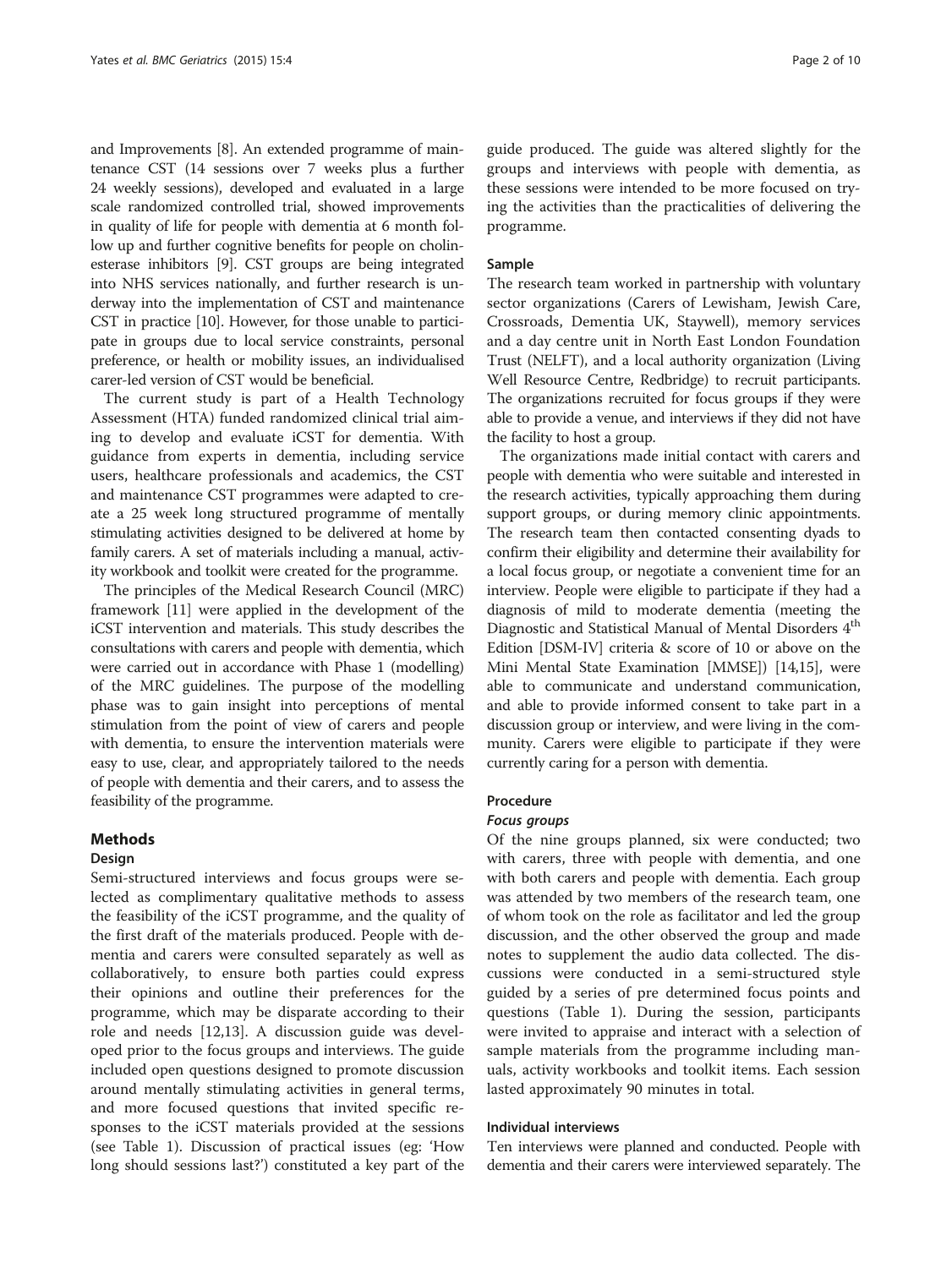#### <span id="page-2-0"></span>Table 1 Discussion guide themes

| <b>Themes</b>             | <b>Focus points</b>                                                   | Group    |     |          | <b>Interview</b> |     |
|---------------------------|-----------------------------------------------------------------------|----------|-----|----------|------------------|-----|
|                           |                                                                       | Carer    | PwD | Combined | Carer            | PwD |
| <b>Mental stimulation</b> |                                                                       |          |     |          |                  |     |
|                           | Importance of mental stimulation                                      | X        | Χ   | Χ        | Χ                | X   |
|                           | Mentally stimulating activities                                       | X        | Χ   | Χ        | X                | X   |
| <b>iCST</b> manual        |                                                                       |          |     |          |                  |     |
| Content                   | Spelling/grammar                                                      | Χ        |     | Χ        | Χ                |     |
|                           | Appropriate language                                                  | Χ        |     | Χ        | Χ                |     |
|                           | Adequate explanations of terminology and concepts                     | Χ        |     | Χ        | X                |     |
|                           | Ideas for additional information                                      | X        |     | Χ        | X                |     |
| Layout                    | Size of text & images                                                 | X        |     | X        | Χ                |     |
|                           | Clarity of layout                                                     | Χ        |     | Χ        | Χ                |     |
|                           | Images                                                                | Χ        |     | Χ        | Χ                |     |
|                           | Format (eg: ring bound)                                               | $\times$ |     | X        | Χ                |     |
| General                   | Positive comments                                                     | Χ        |     | Χ        | X                |     |
|                           | Negative comments                                                     | X        |     | Χ        | X                |     |
|                           | Ease of use                                                           | Χ        |     | Χ        | Χ                |     |
| iCST activity workbook    |                                                                       |          |     |          |                  |     |
| Content                   | Clarity of instructions                                               | Χ        |     | Χ        | Χ                |     |
|                           | Activities                                                            | X        |     | X        | X                |     |
| Layout                    | Format (eg: ring bound)                                               | Χ        |     | X        | Χ                |     |
|                           | Clarity of layout                                                     | $\times$ |     | X        | Χ                |     |
|                           | Images                                                                | Χ        |     | Χ        | Χ                |     |
| <b>Activity</b>           |                                                                       |          |     |          |                  |     |
|                           | Difficulty of activity completed in session                           |          | X   | Χ        |                  | X   |
|                           | Level of stimulation/engagement                                       |          | Χ   | Χ        |                  | Χ   |
|                           | Level of enjoyment                                                    |          | Χ   | Χ        |                  | Χ   |
|                           | Ideas to improve activity                                             |          | Χ   | Χ        |                  | Χ   |
| Feasibility               |                                                                       |          |     |          |                  |     |
|                           | Acceptability of delivering/receiving a home based programme          | X        | Χ   | X        | X                | X   |
|                           | Acceptability of programme schedule (eg: 3, 30 min sessions per week) | X        |     | X        | Χ                |     |
|                           | Acceptability of providing own materials                              | Χ        |     | Χ        | Χ                |     |
|                           | Anticipated practical difficulties                                    | $\times$ |     | X        | Χ                |     |
|                           | Support needed                                                        | Χ        |     | Χ        | Χ                |     |
|                           | Acceptability of telephone support and visits                         | Χ        |     | Χ        | Χ                |     |
|                           | Group training vs. one to one home based training                     | $\times$ |     | X        | Χ                |     |

interview with the person with dementia was conducted first to allow the carer time to appraise a set of sample materials. Typically each interview lasted 30–45 minutes. Interviews with people with dementia involved completing two iCST activities, specific feedback about their enjoyment and comprehension of the activities, and a general discussion about perceptions of, and needs for a home based programme of mentally stimulating activities. The main aims of the carer interviews were to identify any practical issues that might affect the delivery of the programme, and to gather data about the quality and appropriateness of the activities and manuals, which would inform the development of further drafts of the materials (Table 1).

#### Ethical considerations

Information sheets for carers and people with dementia were approved by the Multi-centre Research Ethics Committee (ref no.10/H0701/71). All participants received the information sheets a minimum of 24 hours before the scheduled research activities in accordance with Good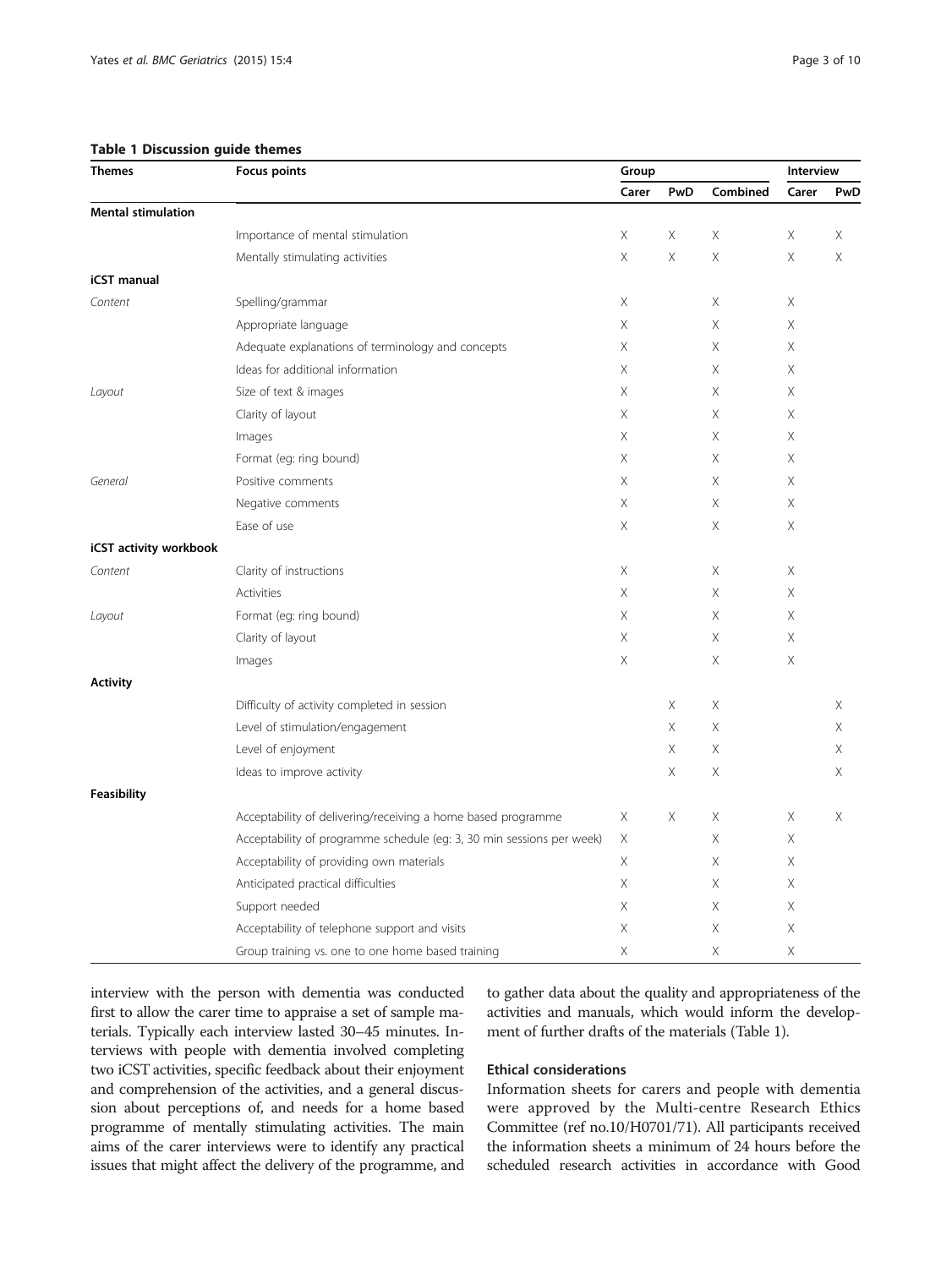Clinical Practice guidelines. At the beginning of each session, researchers reiterated information about the procedure and aims of the groups and interviews and offered participants the opportunity to raise any queries. People with dementia were in the mild to moderate stages of dementia, and thus were deemed able to provide informed consent for participation.

Written consent was obtained on the day of the research activity. Continuing assent was established by informing participants that they were free to leave the group or terminate their interview at any time if they wished. All participants were also specifically asked for permission to record the session using a dictaphone.

#### Analyses

Inductive thematic analysis techniques were employed in the coding and analysis of the data gathered. Data driven analysis strategies involve detailed readings of the raw data, from which concepts, themes, or models are derived based on the interpretation of those analysing the data [\[16](#page-9-0)]. This approach was best suited to the aim of the groups and interviews, which was to gather descriptive exploratory data concerning perceptions of the first drafts of the iCST materials. The transcripts were examined in conjunction with the field notes, which were used to clarify any points recorded as 'inaudible' in the transcripts, and any comments, which required further contextual information in order to be understood. Excerpts of text were extracted from the transcripts and used as labels for categories emerging from the data (eg: 'potential difficulties'). Two researchers analyzed the data independently, entering the categories and supporting quotes from the transcripts into a spreadsheet. They then compared results and collaboratively reviewed any excerpts that could be coded to more than one category to reach consensus over their category placement. Throughout the analysis, the categories were continually refined to identify the themes most relevant to our evaluation objectives. Data from the groups and interviews was collated, then examined further by source (carers and people with dementia) to identify any variations in views. No specialist software was used to perform the data analyses.

#### Results

Of the total sample of 52 participants; 14 carers and 18 people with dementia took part in the focus groups, and 10 carers and 10 people with dementia participated in the interviews. Full demographic information is shown in Table [2.](#page-4-0)

The following themes emerged from the thematic analysis of the focus groups and interviews: 'effects of mentally stimulating activities,' 'the range of mentally stimulating activities', 'feasibility of a home based programme of mental stimulation, and 'quality of the materials'.

#### Theme 1: Effects of mentally stimulating activities

People with dementia emphasised the importance of mental stimulation citing benefits such as keeping up to date with everyday events, increasing sense of wellbeing, learning, improving the mind, and preventing cognitive deterioration.

'…save us going backwards this is an advance on anything that will help us talk and improve our thoughts….' (Person with dementia: Focus group 1)

In the interviews, people with dementia spoke about mentally stimulating activities as a way of occupying their time in a meaningful way, linking being active to the ability to retain a sense of self.

'Can't give you a proper reason but it gives you an activity, doesn't it? There's activity there, and without it you're nothing.' (Person with dementia: Interview10)

Carers noted several benefits of mentally stimulating activities including; better quality of life for the person, improvements in mood, helping the person to think back, and increasing their alertness. There was consensus that it didn't matter whether the person could remember the activity they had done (and indeed, often they would forget soon afterwards) as long as they had enjoyed it and been stimulated for a little while.

'I mean, we go to the theatre, we come home, not even two minutes after we've left there, she doesn't remember we've ever been, but that buoyant feeling is good.' (Family carer: Focus group 1)

Although people with dementia seemed to value mental stimulation, several carers said the person they were caring for did not seek out mentally stimulating activities independently, and those that had attempted to engage their relative in activities reported difficulty motivating them. Interestingly, dependence on the carer for stimulation was acknowledged in one of the groups for people with dementia.

'May I just say I believe that we are all crying out for help and stimulation but we can't, haven't so much got ideas in our own head as we hope other people can encourage us.' (Person with dementia: Focus group 1)

#### Theme 2: The range of mentally stimulating activities

Both carers and people with dementia suggested that quizzes stimulate the mind and can be educational.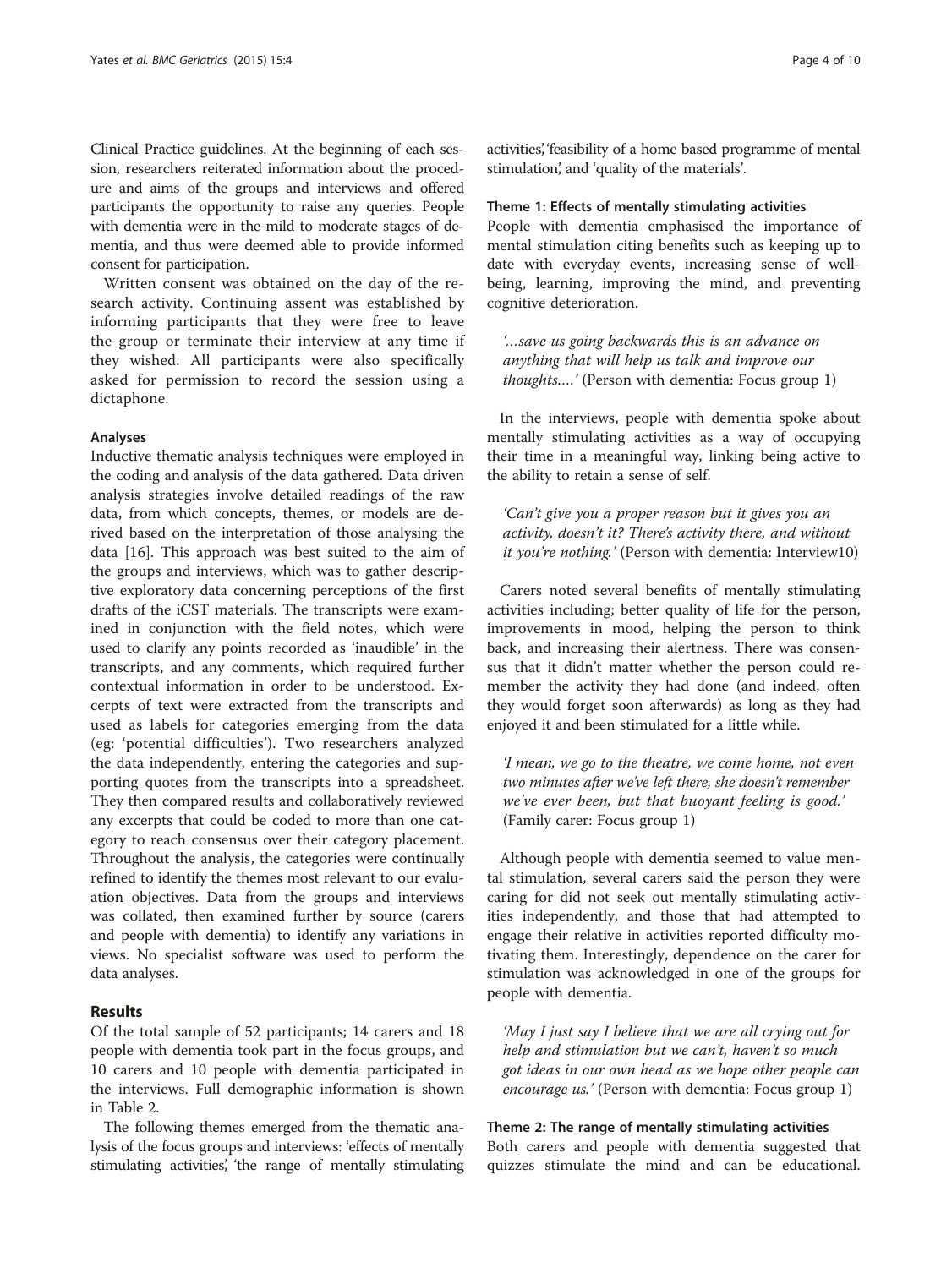| <b>Characteristics</b> |                                | Focus groups (%)                | Individual interviews (%)        |  |
|------------------------|--------------------------------|---------------------------------|----------------------------------|--|
| People with dementia   |                                | $n = 18$                        | $n = 10$                         |  |
| Gender                 | Female                         | 11(61)                          | 5(50)                            |  |
| Mean age (years)       |                                | $80.50(SD = 5.80)$              | $84.44(SD = 4.10)$               |  |
| Ethnicity              | White                          | 18 (100)                        | 10(100)                          |  |
| Carer                  |                                | $n = 14$                        | $n = 10$                         |  |
| Gender                 | Female                         | 8(57)                           | 7(70)                            |  |
| Mean age (years)       |                                | 65.23 $(SD = 9.65)$             | $67.67$ (SD = 14.35)             |  |
| Ethnicity              | White                          | 11(79)                          | 10 (100)                         |  |
| Relationship           | Spouse                         | 7(50)                           | 6(60)                            |  |
|                        | Child (son/daughter)           | 7(50)                           | 4(40)                            |  |
| Living status          | Spouse living with person      | 6(43)                           | 6(60)                            |  |
|                        | Adult child living with person | 2(14)                           | 3(30)                            |  |
|                        | Person lives alone             | 4(29)                           | 1(10)                            |  |
|                        | Person lives in care home      | 2(14)                           | $\mathbf{0}$                     |  |
| Mean years caring      |                                | 5.61 (range 1-16, $SD = 4.03$ ) | 2.89 (range 1.5-7, $SD = 1.78$ ) |  |

<span id="page-4-0"></span>Table 2 Demographics of carers and people with dementia participating in focus groups and interviews

Puzzles (eg: crosswords, jigsaws) were also a popular suggested activity, along with games such as cards and dominoes. People with dementia said that reading the newspaper keeps the mind stimulated. However, a carer commented that activities with a visual or auditory element were more worthwhile than just sitting and reading.

Watching TV was mentioned by people with dementia as a way of keeping up to date. The notion of 'keeping up to date' was repeatedly discussed, which suggests it is perceived as a key function of mentally stimulating activities.

'I mean, watching the box…you…"Cor! No, I didn't know that!" That goes round the world and keeps you more up to date with everyday happenings.' (Person with dementia: Interview 4)

People with dementia highlighted the need to keep both the brain and the body active, citing activities such as dancing, keep fit classes, sports, and yoga as valuable sources of mental and physical stimulation. Some carers also identified physical activities such as gardening and bowling as forms of stimulation, but they focused largely on activities requiring no physical exertion.

## Theme 3: Feasibility of a home-based programme of mental stimulation

### Delivering the programme at home

The idea of a programme of mentally stimulating activities was generally well received. Some carers said it would be particularly useful to have activities to do

together in the winter when they might be isolated by bad weather. People with dementia said that they would like to do activities at home, but emphasized that they would need someone to help them.

'The idea of activities (in the home) is good, people with dementia just need assistance with it.' (Person with dementia: Focus group 1)

A concern for people with dementia living alone was identifying who would be able help them with the programme. For those who were co-habiting or regularly visited by relatives, their worry was not who would do the activities with them, but whether anyone would have the time, especially if their carer had a job. Carers also expressed this concern. Some people with dementia felt that they were able to keep themselves busy at home without doing activities, and prioritized tasks they felt had to be done (eg: housework, cooking).

#### Potential difficulties in delivering the programme

Carers volunteered an array of anticipated difficulties with the programme contextualized within their own personal circumstances. Feeling burdened by caring responsibilities might reduce willingness to deliver the programme:

'This kind of programme that requires all that amount of patience on top of the patience that you have to exercise for the everyday care is a lot to ask of a carer.' (Family carer: Focus group 2)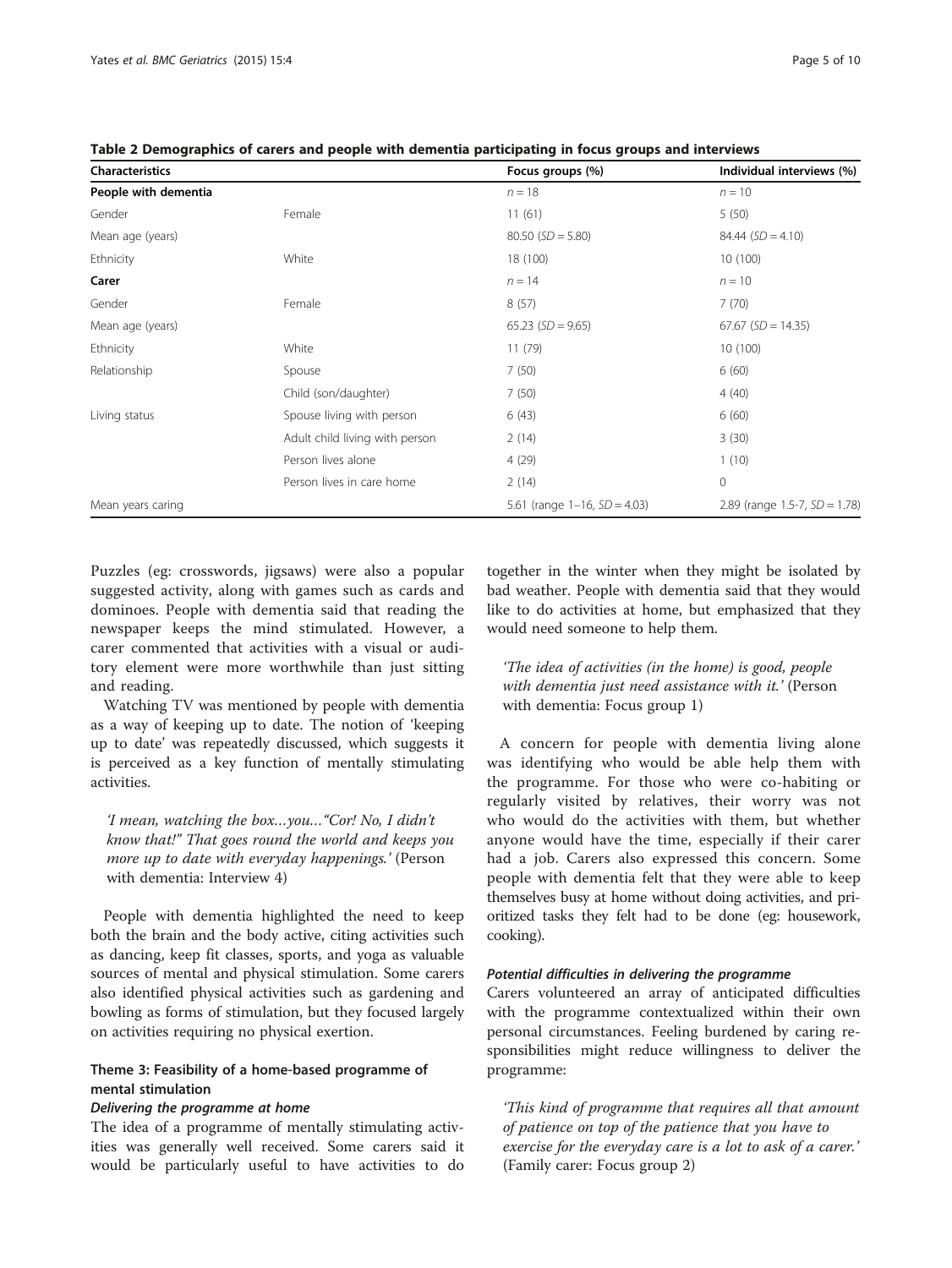Perceiving the programme to be too demanding for both themselves and the person they are caring for might compromise capacity to complete the programme:

'You know, there's a physical side of it and a mental side of it, I don't know how many carers would be able to follow this programme consistently for 25 weeks.' (Family carer: Focus group 2)

Carers anticipated difficulty engaging their relative in activities without encountering resistance from them:

'You know, he would expect me to do it, but at the same time when I'm doing it, he would ask me 'why all these?' you know, so I'd just have to say 'well, it's to help you, you know, to remember things, he would say "enough is enough".' (Family carer: Focus group 2)

The length of the programme and adhering to a 'formal' structure might impact the success of sessions:

'I find it difficult to identify who actually would give the programme because I think anyone from the family, it probably wouldn't work because it's too formal…' (Family carer: Focus group 2)

Further difficulties identified included; lack of time due to work or other commitments, the person's level of cognitive functioning, and maintaining motivation to deliver the programme:

'Keeping the person delivering it is just as important as the person receiving it, in fact, more so.' (Family carer: Interview 7)

Some carers suggested that the programme would be more successful if delivered by a professional (ie: therapist, day centre staff), or a paid carer. It was thought that a 'stranger' or 'outsider' might elicit more of a response from a person with dementia than a family member. Carers were concerned that their relative would be less co-operative with them, and this could potentially cause them or the person distress.

'I could probably do the job better with someone else but my own wife! I think you can be too close. I feel you should, you need to be detached a little bit, and I couldn't be detached, bearing in mind, you know, the situation.' (Family carer: Interview 5)

The view that the programme would be more suitable for delivery by a professional was not shared by all carers; many either did not comment on the involvement of a professional, or felt that they would be capable

of delivering the programme themselves with training and support. Some carers saw scope for the involvement of other family members or friends in the programme, whilst others considered it a task they would undertake by themselves.

'I'm not saying it's wrong to have a member of staff, but I think the person, like me and Eric, would do it quite nicely together.' (Family carer: Interview 10)

'[…] it's something, mum, you could join in with dad as well. Once you get the idea of what's going on, I think it would be good for you.' (Family carer: Interview 6)

The level of support appeared to influence how feasible carers considered the programme to be. Those with little support from family members tended to speak about barriers such as lack of time or feeling burdened.

### Appropriateness of home based activities

A carer commented that their relative with dementia expects to take part in stimulating activities in settings like the day centre or clubs, but would not be interested in doing activities at home.

'This would probably be very appropriate in a more formal setting like at a day centre […] with my mother, she recognizes that she is going to a day centre for activities and this could form part of that activity and she would accept that.' (Family carer: Focus group 2)

Carers were aware that their relative might experience some trepidation about taking part in the activities at home, which might influence how receptive they were to the programme. However, it was suggested that any concerns could be overcome if the programme was presented in an appealing and relaxed way.

'(Sessions should be) more subtle, so no one feels testy. It's more of a conversation and discussion rather than "it's therapy time now".' (Family carer: Interview 7)

The tone of the activities was considered to be important as, if not pitched correctly, there might be a risk of the person viewing the activities as 'childish' or 'boring'.

'Dad felt at first that it was going to be treating him like a child […..] but I think once it comes to doing the manual, he'll realize it can be quite fun […] It mustn't become a bore, a chore. It's got to be fun. Dad's got to enjoy it.' (Family carer: Interview 6)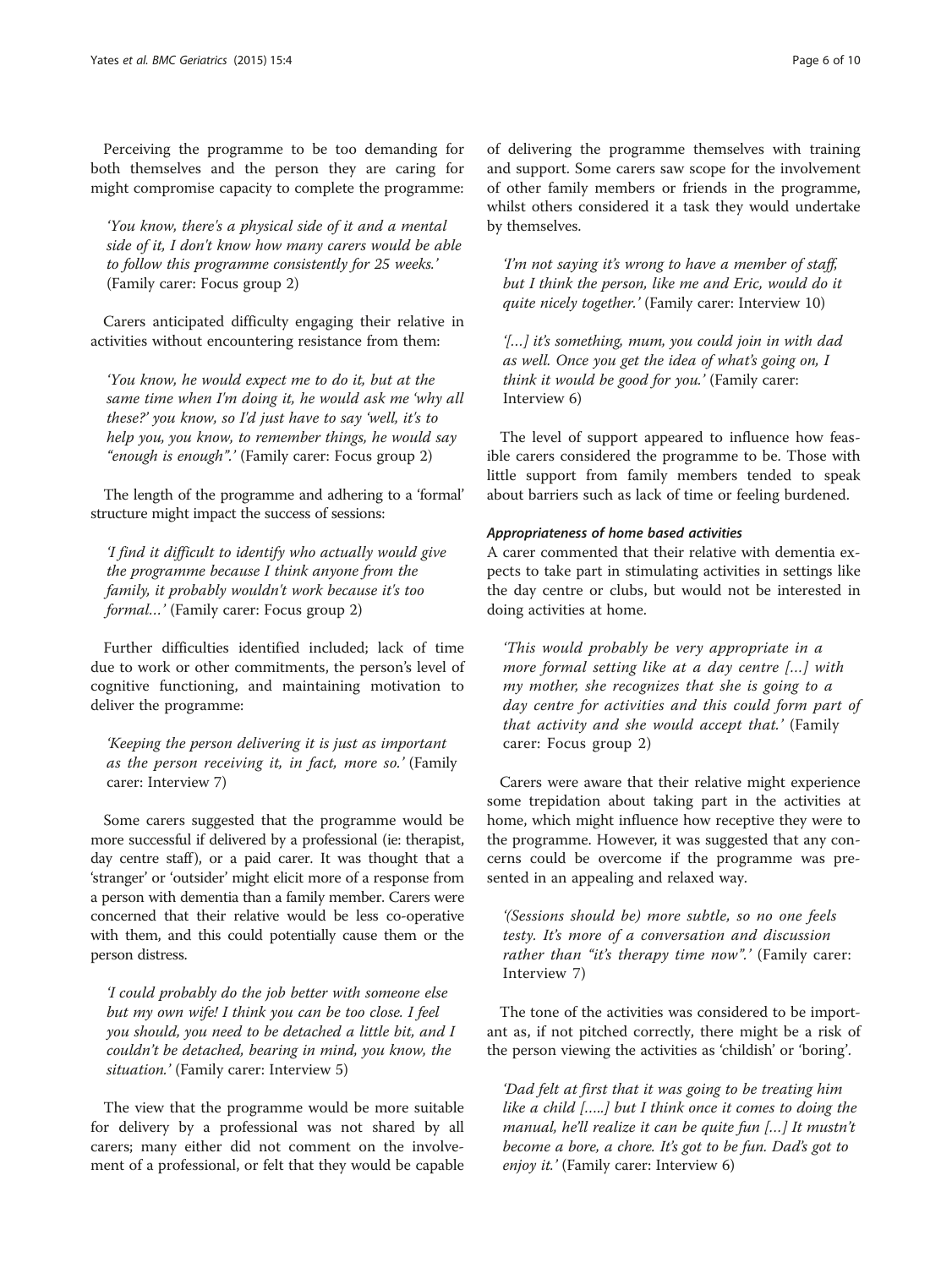#### Duration and frequency of the sessions

The necessity of flexibility was discussed in relation to how many sessions could be completed per week, the duration of each session, and when sessions would take place. Most carers agreed that completing three sessions a week would be feasible, but perhaps not always possible depending on factors such as motivation (both the carer and person with dementia), mood, or needing to prioritize other tasks.

'I can imagine saying to him 'come on we'll have a game of skittles' and he'd say 'oh I don't feel up to it at the moment'. There's all those factors to consider really so then, by the time you come to do it on that day, something else has gone on and it hasn't happened. So I think the flexibility here is important.' (Family carer: Focus group 3)

In an interview one carer commented that they should not feel under pressure to complete three sessions per week as failing to reach this target might de-motivate them.

'If someone thinks, "oh god, I haven't done 3!", it's like when you start off on evening classes. You're really enthusiastic in the beginning and then, "I'm not really enjoying this". […] I think you need to get something across, "well if you don't do 3, it's not the end of the world.' (Family carer: Interview 7)

There was general agreement that spending 20–30 minutes on an activity would be possible, however many carers expressed a preference for short, informal sessions and suggested breaking down sessions across the day. Some carers pointed out that if sessions were any longer, they would be too tiring for the person with dementia. Incorporating rest breaks was suggested if the carer felt the person was bored or tired. By contrast, some carers were concerned that 20–30 minutes would not be a sufficient amount of time in which to complete the activities.

Carers expressed a preference for a more pragmatic approach to scheduling activities. They placed emphasis on having the freedom to do sessions when they felt like it, rather than setting specific times during which they must be completed. Carers' perceptions of the session structure varied. Whilst some carers acknowledged the advantage of sessions being delivered in a consistent and structured way, others indicated they may not adhere to the structure outlined in the programme.

#### Theme 4: Quality of the materials

The response to the first draft of the iCST manual and activity workbook was overwhelmingly positive. Carers felt that both manuals were clearly laid out and written in a way that was easy for them to understand. Many of the participants commented on how visually appealing they found the materials, notably the quality of the images used in the activity workbook, and the clear layout and professional look of the manual.

'I like the attractive cover. It gives one the impression it's going to be interesting.' (Family carer: Interview 2)

People with dementia indicated a preference for images rather than lengthy blocks of text. The clarity of the content of the manual was consistently highly rated, as was the selection of activities provided. Carers indicated that the tone of the language and terminology used were appropriate. All of the carers felt that the manual was easy to understand and the instructions clear enough to enable them to deliver the activities.

'Well it was plain speaking, it wasn't fancy words […] It was straightforward so you couldn't mess about you know, you wouldn't make a mistake reading it would you? I found it good.' (Family carer: Interview 4)

#### **Discussion**

This study yielded valuable insight into the needs of service users for the iCST programme, and the importance of mental stimulation, both from the point of view of carers and people with dementia. Carers and people with dementia responded positively to the first drafts of the iCST manual and activity workbook, particularly the clarity of the language, range of ideas, and professional look of the materials. Feasibility issues, such as finding time to do the sessions, were identified and possible solutions offered by participants. This gave the research team an idea of the support carers will need in delivering the programme, as well as an understanding of likely reasons for non-adherence.

#### Mentally stimulating activities

Carers and people with dementia emphasized the importance of being mentally active, attributing a wide range of cognitive, emotional, and functional benefits to taking part in mentally stimulating activities. This reflects the notion of 'use it, or lose it' proposed by Swaab [[17\]](#page-9-0). The emotional impact of mentally stimulating activities was also highlighted. Carers felt that being mentally stimulated could improve quality of life and have a positive impact on mood. People with dementia placed emphasis on the need for meaningful activity in order to retain their sense of self, and provide continuity between 'now' and other stages in their life. These findings are consistent with those of Phinney, Chaudhury & O'Connor [[18](#page-9-0)] who suggested that people garner meaning from involvement in activities in 3 ways: the pleasure and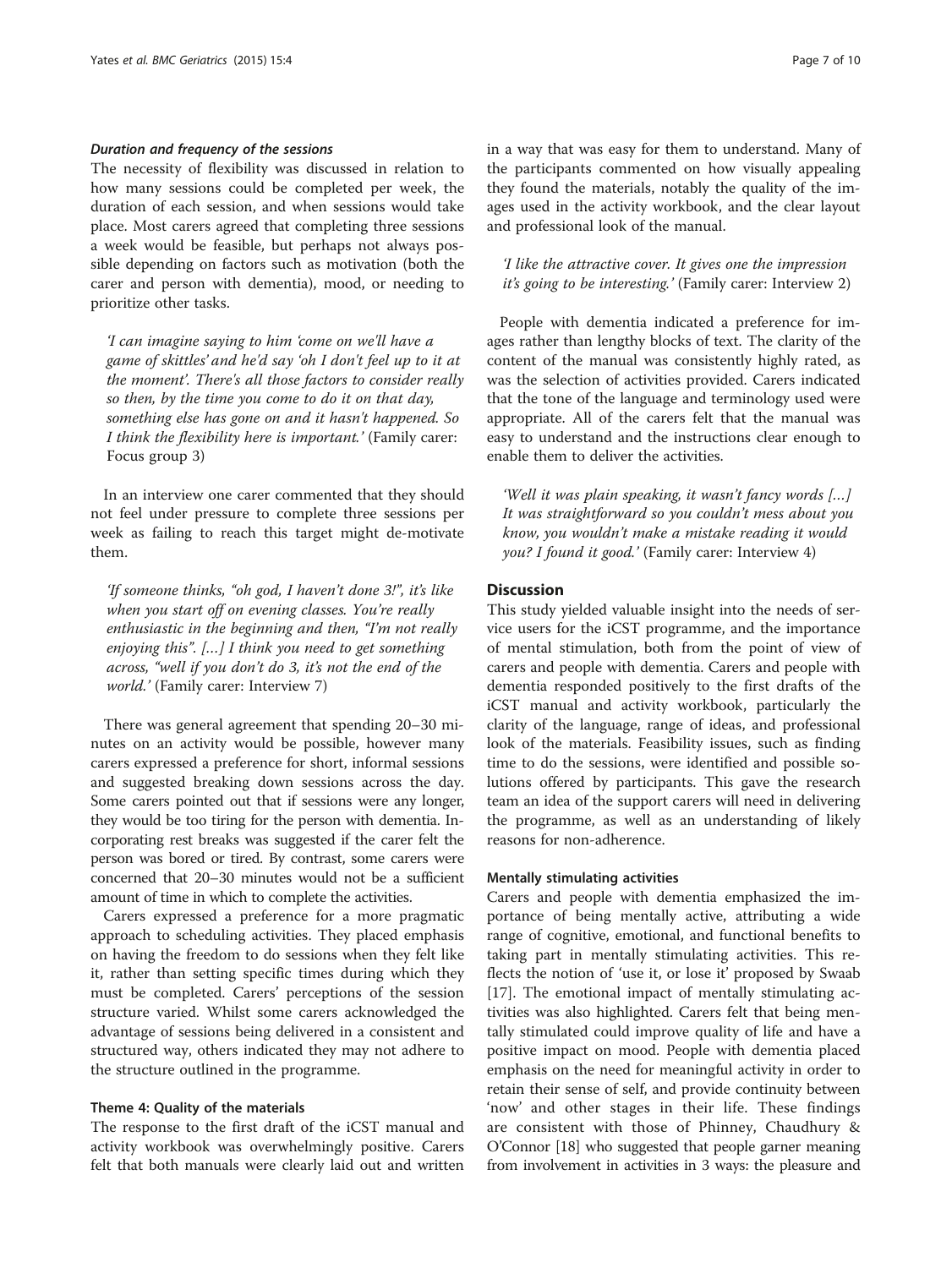enjoyment of their experience, the feeling of belonging, and the ability to retain a sense of autonomy and identity. The significance of meaningful activity is also stressed by older adults without dementia [[19](#page-9-0)]. However, the experience of dementia may mean that involvement in activity becomes more challenging. In particular 'independent' involvement, which was acknowledged by people with dementia and carers in this study, who noticed an increased reliance on others to provide opportunities and support in engaging in meaningful activities.

## Feasibility of delivering a programme of mental stimulation at home

Much of the data gathered from carers about the feasibility of the programme was focused on practical issues that might arise whilst delivering the activities. Largely, their receptiveness to delivering the programme appeared to be determined by whether practical issues were viewed as insurmountable barriers or difficulties that could be overcome.

#### Time

Carers stressed the need for the programme to be flexible. Certainly, providing care often reduces the time available for other activities [\[20\]](#page-9-0). The impingement on time caused by occupying a caring role, and how well it is managed may lead to perceptions of role conflict and overload [\[21](#page-9-0)]. The recommended duration and frequency of iCST sessions was based on the intervention schedule of a home-based carer led programme of reality orientation evaluated by Onder et al. [[22\]](#page-9-0) and consultations with people with dementia and carers prior to the development of iCST. However, adherence to this intervention was not measured, thus it is difficult to use the study as a model to assess the feasibility of the proposed iCST intervention schedule. Further information about the feasibility of the proposed duration and frequency of sessions will be obtained from a field testing phase.

#### Impact of Caregiver Burden (CB)

The perception of the feasibility of delivering the programme may be determined by the experience of CB. The functional level of the person with dementia, the extent of care provided, and the care-giving context have been identified as potential predictors of CB [[20\]](#page-9-0). Consideration of the care-giving context and its impact on CB may reveal why a minority of carers felt the iCST programme was not feasible, and additionally, why several carers suggested it would be more suitable if delivered by a professional.

#### Impact of family dynamics

Some carers were doubtful they would be able to engage their relative in a programme of activities at home. An

understanding of the role relationship between the caregiver and the care recipient may provide insight into this belief. Pruchno, Burant & Peters [\[23\]](#page-9-0) suggest that family histories influence the interactions between the carer and care recipient. The personalities of the carer and cared for can also impact these interactions [\[24\]](#page-9-0). The dyad develops expectations for the care-giving role, which define the basic parameters for the appropriateness of certain care tasks [[20](#page-9-0)]. Delivery of a therapeutic intervention by a family member may not be deemed appropriate by the family member themselves, or their relative with dementia, or both based on their expectations. In this study the 'appropriateness' of a family carer delivering the programme was questioned by carers, but by contrast people with dementia welcomed the idea. It remains to be seen how the programme will be received by the dyad in practice and this is likely to depend largely on the context of the relationship, and perhaps the person with dementia's understanding of the purpose of the programme.

#### Skill base of the carer

Several studies have demonstrated that family carer led interventions are feasible and can yield positive outcomes for the carer including improvements in well being [\[25\]](#page-9-0), and reduction in depressive symptoms [\[26\]](#page-9-0), as well as improved cognition [\[22,25,26\]](#page-9-0) for the person with dementia. These findings suggest that, contrary to the opinions expressed by some carers in the focus groups and interviews, interventions can be delivered by family members. With adequate training, accessible materials and a support system in place, it will be possible to equip carers with the skills they require to deliver the iCST intervention.

#### Formal structure of sessions

Carers discussed the idea of adapting the session structure so that it would feel more 'natural', anticipating a formal session would not be appealing to their relative. Prospectively, this data indicates we may expect issues around intervention fidelity in the field-testing phase of the trial. Intervention fidelity can be defined as 'the adherent and competent delivery of an intervention by the interventionist as set forth in the research plan' [[27](#page-9-0)]. Adopting the 'Technology Model of Intervention Fidelity' whereby the intervention package includes a manual, training, and incorporates regular monitoring of the interventionist [\[28](#page-9-0)] may increase the likelihood of carers implementing iCST as specified in the treatment protocol.

#### Methodology strengths

Focus groups and interviews were selected as complementary methods of data collection to gather data with both depth and breadth [[29](#page-9-0)]. An advantage of implementing a combination of methods, is that we were able to gather data from carers and people with dementia with a range of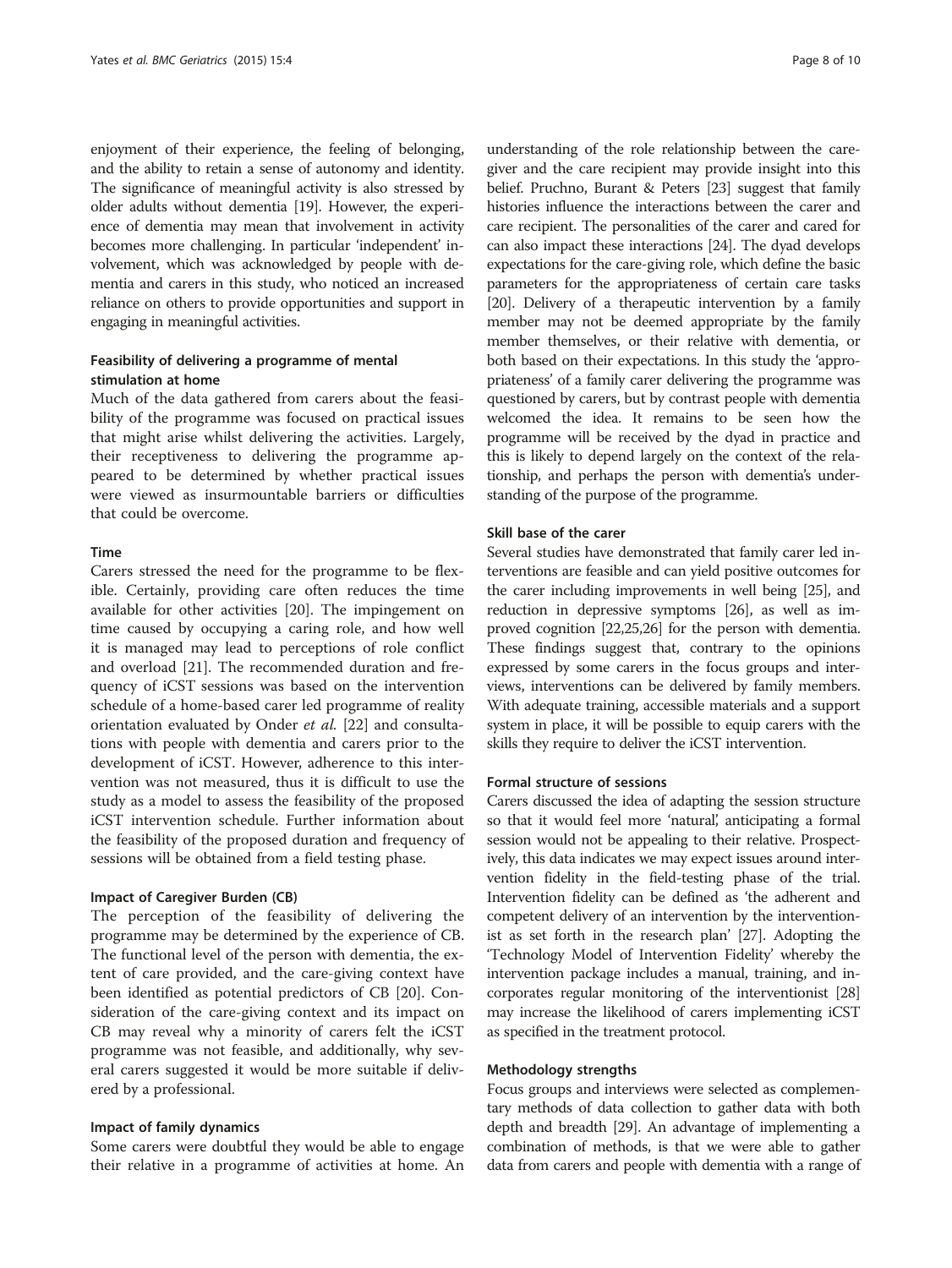experiences efficiently, and supplement the emergent opinions and comments with in depth data gathered from the interviews [[30](#page-9-0)]. Furthermore, it is thought that the use of a combination of qualitative methods can give more accurate and reliable response to research questions [\[31\]](#page-9-0).

#### Methodology limitations

A limitation of the focus group data gathered about iCST activities from people with dementia is that the activities were carried out in a setting bearing no resemblance to the intended intervention. However, an advantage of carrying out interviews is that the activities could be tested in a one-to-one capacity, which gave us a more representative insight into the quality and the appropriateness of the activities. As described earlier (see '[methods](#page-1-0)'), three of each type of focus group (person with dementia, carer, and collaborative) were planned, however only six were carried out due to time constraints. At times the general outlook and perceptions of the carers participating in each of the focus groups were notably different. A further carer group may have been useful to moderate some of the more conflicting opinions expressed. However, when the data gathered from the 10 individual interviews was considered alongside the data from the focus groups, it appeared that many points were reiterated by multiple participants, indicating adequate data saturation.

Across all of the focus groups, at times it was difficult for the moderators to keep the carers and people with dementia 'on topic'. In the people with dementia groups this may have occurred because focus group discussions rely on short-term memory and verbal communication, which are typically impaired [\[32](#page-9-0)]. Some carers saw the groups as an opportunity to share experiences or 'complaints' about their caring role in general. Experience of this issue was also reported by Qazi, Spector & Orrell [[33\]](#page-9-0), and appears to be a common limitation in qualitative methods involving service users. The problem of deviation from the questions in the topic guide also occurred in the interviews. Despite this, a substantial amount of informative data was gathered overall by means of both qualitative methods, so the impact of instances of lack of meaningful data was minimal. According to Morgan & Kreuger [[34](#page-9-0)] and Morgan [\[35](#page-9-0)], the quality of data gathered can be attributed to factors such as choice of relevant questions, and appointment of qualified moderators in the data collection. Certainly in this case, the topic guide should have been more closely followed, and perhaps more experienced moderators selected to perform the interviews, as these errors compromised the data quality in some cases.

The groups could have been more ethnically diverse, with a majority of attendees being of a white ethnic background. The data was used to inform the development of the second draft of the manual, thus the activities included in the programme and materials included in the activity workbook may not have cross-cultural appeal. However, in line with work on group CST, it is likely that cultural adaptation would be needed for different groups.

## The development of iCST within the context of current research

Previous studies by Moniz-Cook et al. [\[25\]](#page-9-0), Quayhagen & Quayhagen [\[26\]](#page-9-0) and Onder et al. [\[22\]](#page-9-0) have been influential in the development of the iCST programme. The intervention piloted by Moniz-Cook et al. [\[25\]](#page-9-0) consisted of active training in memory management including, cognitive stimulation, orientation, and counselling with psychoeducative elements. Due to the multi-component nature of the intervention it is difficult to determine exactly how the cognitive stimulation element contributed to the positive outcomes reported. However, given that iCST is a welldefined programme cognitive stimulation alone, the impact of participation for people with dementia and carers will be more directly measurable. Although the intervention tested by Onder et al. [\[22](#page-9-0)] was structured and manualised, no formal measures of adherence were collected, thus the level of treatment fidelity could not be established. The potential risk of failure to adhere to the intervention as specified in the protocol is that any potential benefits of participation may be compromised or underestimated. In order to maximize treatment fidelity, plans to collect detailed adherence data at frequent intervals have been built into the design of the iCST trial to ensure the intervention is delivered as intended. Finally, the iCST trial will benefit from having a larger sample of participants than the previous studies identified.

#### Conclusion

The proposed idea of an individualised, home based programme of CST and the sample materials presented were well received by both carers and people with dementia. The focus groups and interviews yielded valuable insight into the feasibility of the programme. Carers' estimations of feasibility appeared to be shaped by their preconceptions about iCST and the anticipated experience of delivering an intervention. These preconceptions, especially those focusing on difficulties or negative outcomes, could create barriers in the delivery and effective implementation of the programme. The findings of the groups and interviews were valuable in that they identified these potential barriers at an early stage. The next phase in the trial will be to field test the programme prior to a large scale RCT in accordance with the guidelines outlined in the MRC Framework.

#### Abbreviations

APA: American Psychiatric Association; CB: Caregiver burden; CST: Cognitive Stimulation Therapy; DSM-IV: Diagnostic and Statistical Manual of Mental Disorders (4<sup>th</sup> Edition); HTA: Health Technology Assessment; iCST: Individual